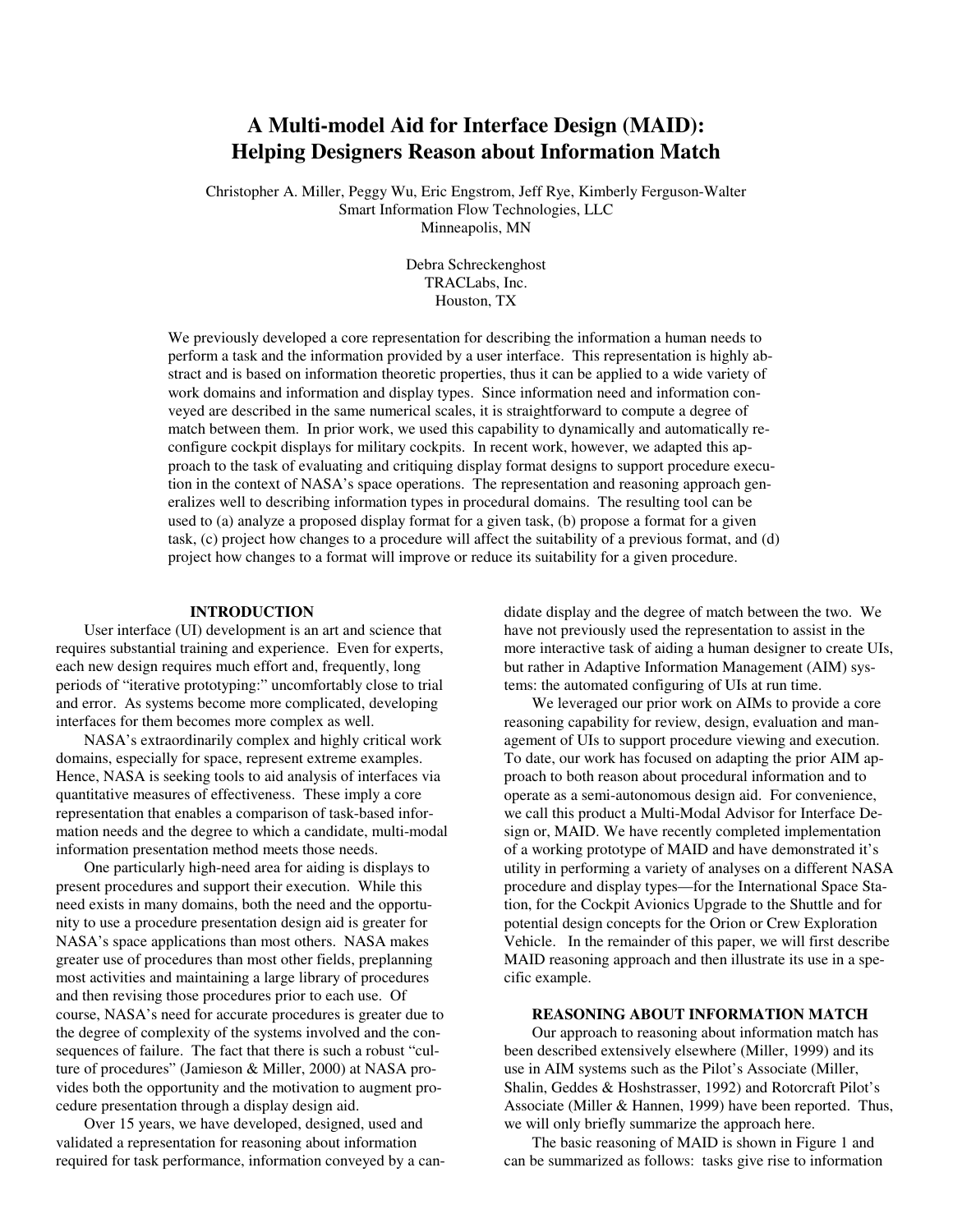

requirements (IRs), thus task knowledge can yield knowledge about the information required to perform those tasks. IRs can be met by Presentation Elements (PEs). PEs can be grouped only in predefined, "legal" and familiar combinations known as Formats. Formats can only be presented on certain Devices in the workstation environment. Insofar as the underlying "vocabulary" for describing the information referred to by IRs and PEs is the same, reasoning about the degree of match or satisfaction between the information needs of a context or task and the information provided by one or more candidate displays is possible.

The knowledge implied by Figure 1 can be divided into the four types: (1) Task knowledge, (2) Information Requirements knowledge, (3) Information Presentation knowledge (combining displays and PEs), and (4) Scoring Components for overall evaluation. Each of these classes of reasoning will be discussed in separate subsections below.

### **Task Knowledge**

Tasks are a powerful, human-centered means of structuring and thinking about human activities. Greeno (1983) viewed information needs as the arguments to a problem solving process represented by the task to be performed, and Rouse, et. al.(1987) and Mitchell and Saisi (1987) pioneered concepts for automated, task-based information management.

In previous work (e.g., Miller & Hannen, 1999), we used a dynamically tracked task model of possible mission tasks combined with "intent inferencing" software to estimate currently active pilot tasks. Here, however, we are treating procedures as their own task models. Since a procedure is already decomposed into steps, the hierarchical and sequential decomposition of a task model is preserved. Better still, procedure execution (especially in NASA's highly instrumented environments) requires accessing a procedure step to obtain both information about performing that step and supporting displays for it. This largely eliminates the need to "infer intent." Instead, we treat step selection as a form of "intent declaration" and make the reasonable assumption that when an operator calls up a given step, s/he needs information required to perform that step.

#### **Information Requirements (IR) Knowledge**

Tasks organize an operator's activities into discrete, goaldirected chunks. Thus, the set of operator tasks identify and organize the information and interaction capabilities the operator will need. This is, fundamentally, the insight behind task analysis to derive display and training requirements in human factors (e.g., Kirwan & Ainsworth, 1992). Sets of task x IR clusters can be analyzed globally (over the complete set of tasks the operator may encounter) or in various subsets (e.g., over currently active tasks or some other subset the designer is concerned with). Even within the analysis of a single procedure, we make the distinction between persistent IRs (those needed throughout the duration of the procedure) and stepspecific IRs (those needed only for the single step).

Developing computational methods for reasoning about information 'fit' mandates developing a computationally tractable representation for the information required by a task and that provided by a display. The representation we developed for Information Requirements (IRs) was a simple data structure that listed the IRs for each task, along with some parameters describing how the information was needed for that task. Thus, the task *Vector\_for\_ Landing\_Approach* might require IRs like *Heading, Bearing, Altitude, Gear\_Status*, etc. IRs represent abstract information needs, independent of any specific display method. Including an IR for a task means that the information is needed, but says nothing (yet) about how it is provided. Because this is an abstract representation of need, it is inherently multi-modal insofar as alternate presentation modalities might be used to satisfy the need.

Simply listing the IRs for a task is not sufficient for selecting a good presentation method. We need to describe how the information is needed for the performance of the task. We accomplish this using a set of descriptive parameters created by Geddes and Hammer (1991) and refined and formalized by us (Miller et al., 1992). Each IR in a task is described in terms of five parameter/value pairs that characterize how that information is needed for that task. We refer to these as the SRBIC parameters—after the first letter in their names. Values for each parameter range from 0-10 and represent the 'proportion' of that parameter which is needed for this task. Definitions of the parameter terms are provided in Table 1.

It should be noted that the scalar values assigned to SRBICs for both IRs and PEs are not simply opinions or individual judgments, but are instead based on the information theoretic properties of the information type (e.g., heading) and how it behaves in the context of the task or display of interest. We have worked extensively to refine this process and have achieved both computational approaches to deducing SRBIC values from task descriptions and a detailed training manual for assigning them (Miller et al., 1992).

While we have illustrated these parameters for a continuous, numerical values, they have also been demonstrated to work for symbolic values. An example using these parameters to evaluate a presentation is included in the next section.

#### **Information Presentation Knowledge**

Most modern cockpit display devices (including auditory and tactile ones) are capable of presenting many pieces of in-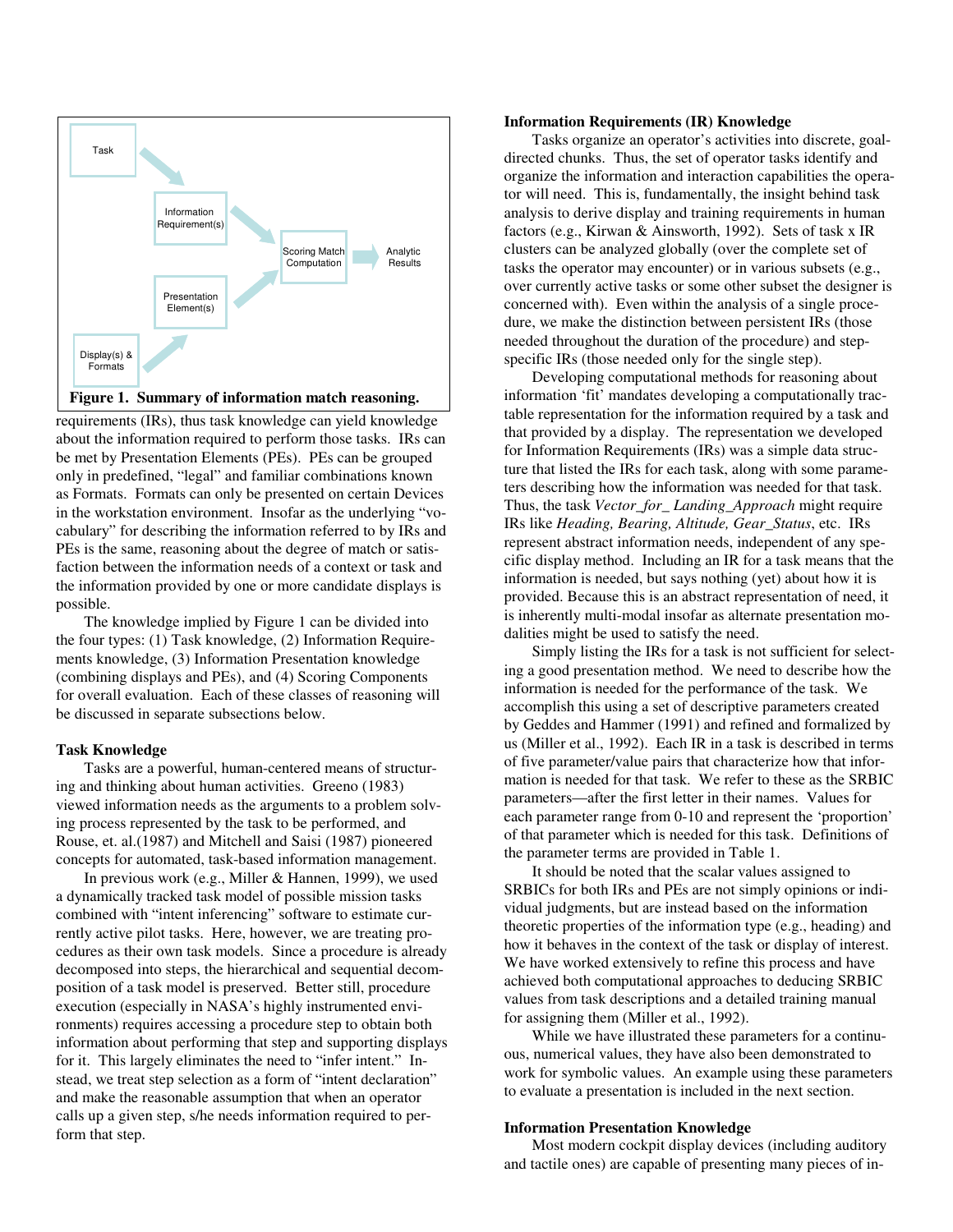| <b>Parameter</b>                                                                           | <b>Example</b>                                                                     |
|--------------------------------------------------------------------------------------------|------------------------------------------------------------------------------------|
| <b>Scope</b> is the extent to which simultaneous access to the total range of values for   | Tasks in which heading changes substantially, rapidly and/or uncontrollably        |
| the information element is needed by the task (IR) or provided by a display (PE).          | may need all 360° to be visible simultaneously, while a precise maneuvering        |
|                                                                                            | task (e.g., refueling) might need only 5% of values.                               |
| <b>Resolution</b> is the need (IR) or ability (PE) to make fine distinctions in the values | High resolution corresponds to the need to know that altitude is 6533' rather      |
| of the information.                                                                        | than "somewhere between 6000" and 7000" or that radar status is in narrow          |
|                                                                                            | field of view mode rather than that it is simply "on". Resolution need is de-      |
|                                                                                            | pendent on the number of significantly different states of the IR for the task.    |
| <b>Bandwidth</b> is the need (IR) or ability (PE) of the observer to maintain timely       | The presence of a missile lock on one's aircraft needs to be known rapidly         |
| awareness of the information value by frequent sampling and/or rapid uptake.               | (without significant time delays) to provide maximal evasion time. Alarm           |
| High values of bandwidth imply the need to maintain high currency or be updated            | buzzers and flashing lights to satisfy this need have rapid uptake rates. Both     |
| frequently. Bandwidth values for IRs in tasks are based on the rate of change              | are instances of high bandwidth.                                                   |
| between significantly different states.                                                    |                                                                                    |
| <b>Importance</b> —"Importance" represents the relative necessity of this information      | Status and position of landing gear is highly important to the task of landing,    |
| for successful task performance—as distinct from the relative importance of the            | while the status and ability to dim cabin lights is much less so.                  |
| task itself. Importance values approximate a probability of correct, accurate task         |                                                                                    |
| performance "on the first try" with vs. without the IR.                                    |                                                                                    |
| <b>Control—</b> "Control" is the need (IR) or ability (PE) to affect the information's     | The distance of an enemy fighter is an important IR, but there is no way a pilot   |
| value in addition to monitoring it. Higher values for Control indicate more need           | can directly control it. By contrast, throttle position is also important for many |
| to control the information value. For many tasks, the user simply needs to know            | tasks and is almost entirely under the pilot's control.                            |
| an IR value but does not need to control it, so the control value will be 0.               |                                                                                    |

#### **Table 1. Information parameter definitions and examples.**

formation either sequentially or simultaneously. To represent and reason about this variety, we have found it convenient to describe the information that a "Presentation Element" (PE) can convey, and then define acceptable, 'legal' ways in which PEs can be aggregated into higher level constructs such as a 'page' or 'format' which can, in turn, be presented on specific types of available devices or channels.

A PE is the smallest controllable graphical (or other modal) element which can be selectively turned on and off in a workstation—roughly analogous to a graphical "widget". Collections of graphical elements that make up, say, a compass or altitude tape display could be individually selected and were, therefore, treated as PEs collectively.

PEs and IRs are represented in the same vocabulary. For example, some PEs can present "heading" information and some cannot. The IR(s) which a PE satisfies are listed in the PE knowledge structure along with parameter/value pairs that represent how that PE conveys that information—with what degree of scope, resolution, etc. As for IRs, because the PE is described in terms of the information it provides, reasoning about multi-modal presentations is simple.

The definition and scaling of the descriptive parameters is similar for PEs as for IRs. Thus, while a scope of 6 (on our scales—cf. Miller, 1992) for an IR means that 16-30% of the possible values need to be presented simultaneously, a scope of 6 for a PE means that 16-30% of the values *are* presented. Importance values are not included for PEs because the PE "inherits" its importance from the  $IR(s)$  it satisfies. Figure 2 illustrates the data structures for the IR Heading used in a Vectoring task, with several candidate PEs. It illustrates how the same representation of information and its attributes can describe both information need and presentation. The boxed scores at the bottom of each PE illustrate a match computation between the task's information need and information presented by each PE to be discussed next.

## **Scoring Information Fit**

The core and simplest form of scoring information fit involves simply computing mismatch between the IRs needed by a set

of tasks and the PEs conveyed by a set of displays. Because we use the same formal representation for both IRs and PEs and because the scales are linearized and normalized across the different parameters, the task of identifying acceptable PEs to meet an IR and computing the "fit" between them is greatly facilitated. Any PE presenting an IR needed by an active task is a candidate for presentation, but some PEs will be better than others. We can determine the fit of each PE by determining how closely the SRBIC values of the IRs match those supplied the candidate PE. The Importance value is used to prioritize the IRs within a task so that IRs that are more important receive better PE matches than those that are less important. Alternate formulae for calculating the match between an IR and a candidate PE are possible, but a typical one we have used is to simply take the absolute value of the difference of each parameter and sum the results. This penalizes each candidate PE for over or under providing the information in the way it is needed.

One way of selecting a PE is by comparing all candidates by means of this function. The PE whose score is lowest will have the least deviation from what was needed (see the scores in Figure 2 indicating that the manipulable dial is the best sin-



**Figure 2. IRs for a task, candidate PEs and match scores.**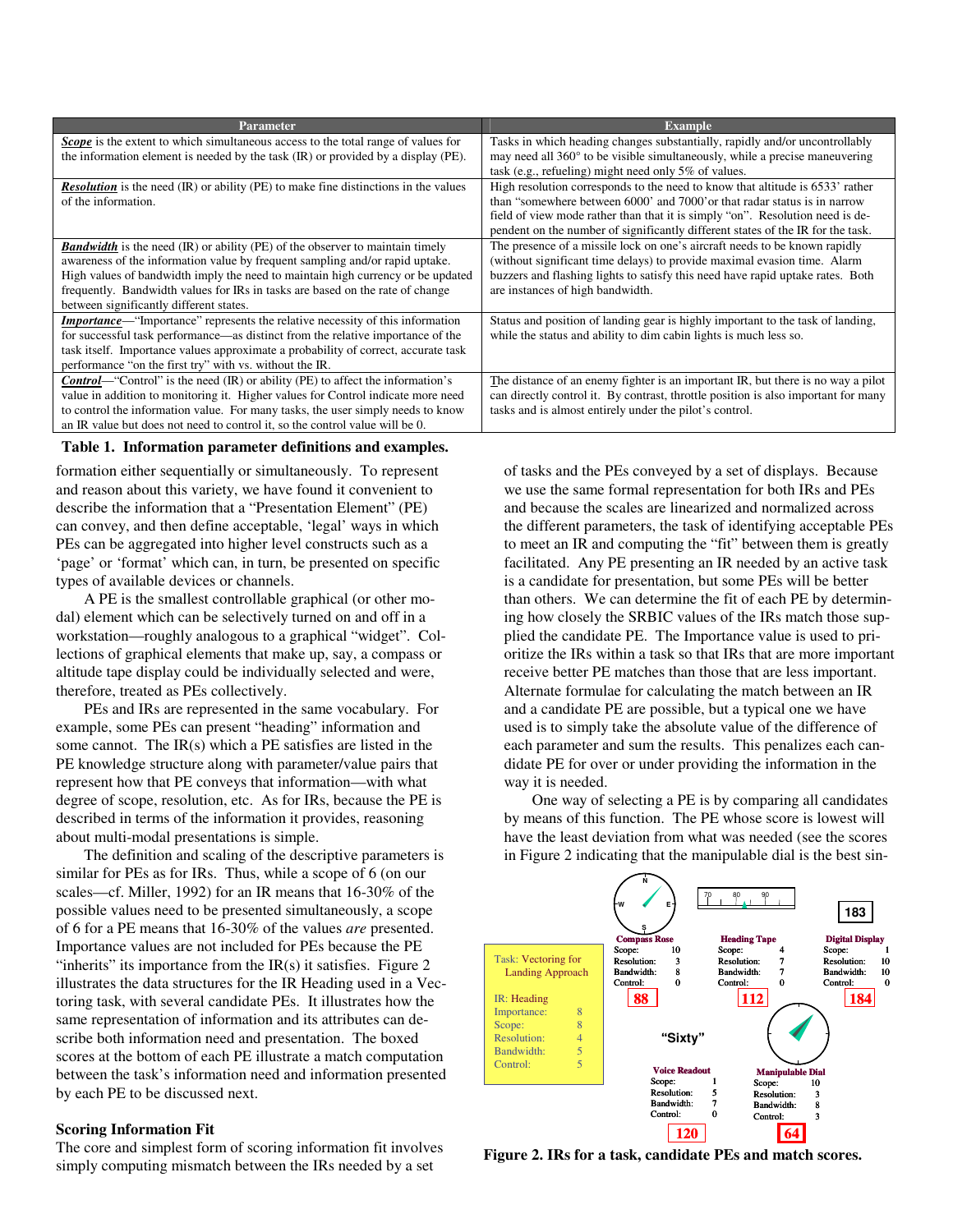gle PE to meet the heading need for the Vectoring task primarily because the needed Control capability). This 'raw' fit computation can be used over sets of IRs (for a task or task set) and PEs (from different display concepts) to provide a simple analysis of fit and to answer questions such as:

- Adequacy of candidate display(s) for given procedure
- Need for display modifications given procedure mods
- Tradeoffs between alternate candidate displays for a given procedure
- Identification of low- or no-value PEs
- Identification of un- or poorly-covered IRs
- Recommendations of alternate display configurations This core match computation, based on the information

"fit" between described needs and the information provided in a candidate display or format, is at the core of the MAID tool that we have implemented—though, as will be seen, this comparatively simple computation allows us to draw some powerful conclusions when taken over even small analytic sets. We will provide an illustration of the MAID tool that we have implemented and its use to address questions in a NASA procedure domain next. More extensive and interactive demonstrations will be available on site at the conference.

# **MAID FUNCTIONS AND EXAMPLES**

The main MAID prototype screen is illustrated in Figure 3. MAID is implemented as a Java application using Eclipse Rich Client Platform, and thus runs in Mac, PC and Linux environments. MAID takes as input a data file describing information needs and candidate displays in .csv format to provide

(1) a library of elements that the analyst can manipulate. MAID then provides a number of analysis tools to compute and visualize the comparison including: (2) a table view (of information need x presentation matches and their individual scores), (3) a sequential, timeline-like graph showing both match score by procedure step and a Gantt chart view illustrate context switching between alternate display formats, and (4) summary statistics to characterize the match overall. Display element visualizations are also available (not shown in Figure 3 except via the covered tab under the sequence graph) to convey illustrations of the displays being considered. (5) Controls are provided for configuring analyses, altering the visualizations, exploring alternate match possibilities and adding, deleting and editing existing libraries.

MAID analyses, as we have prototyped and demonstrated them in the development of this tool, begin with a procedure of interest. MAID can support access to libraries of procedures in text or pdf form. Then the procedure must be characterized in terms of its information requirements, each with its individual SRBIC scores, using the guidelines we have provided. MAID supports inputting or editing these on a one by one basis or, more conveniently for larger datasets, creating them in a spreadsheet tool such as Excel and importing them to MAID as a .csv file. A similar approach must be taken to characterizing the information provided by the presentation elements contained in the candidate displays. In addition, MAID supports associating presentation elements with the displays or display pages/formats they can be presented on, as well as associating a graphical image of the display format for reference if the



**Figure 3. MAID prototype showing analysis of CAU Helium Valve display with labeled regions.**